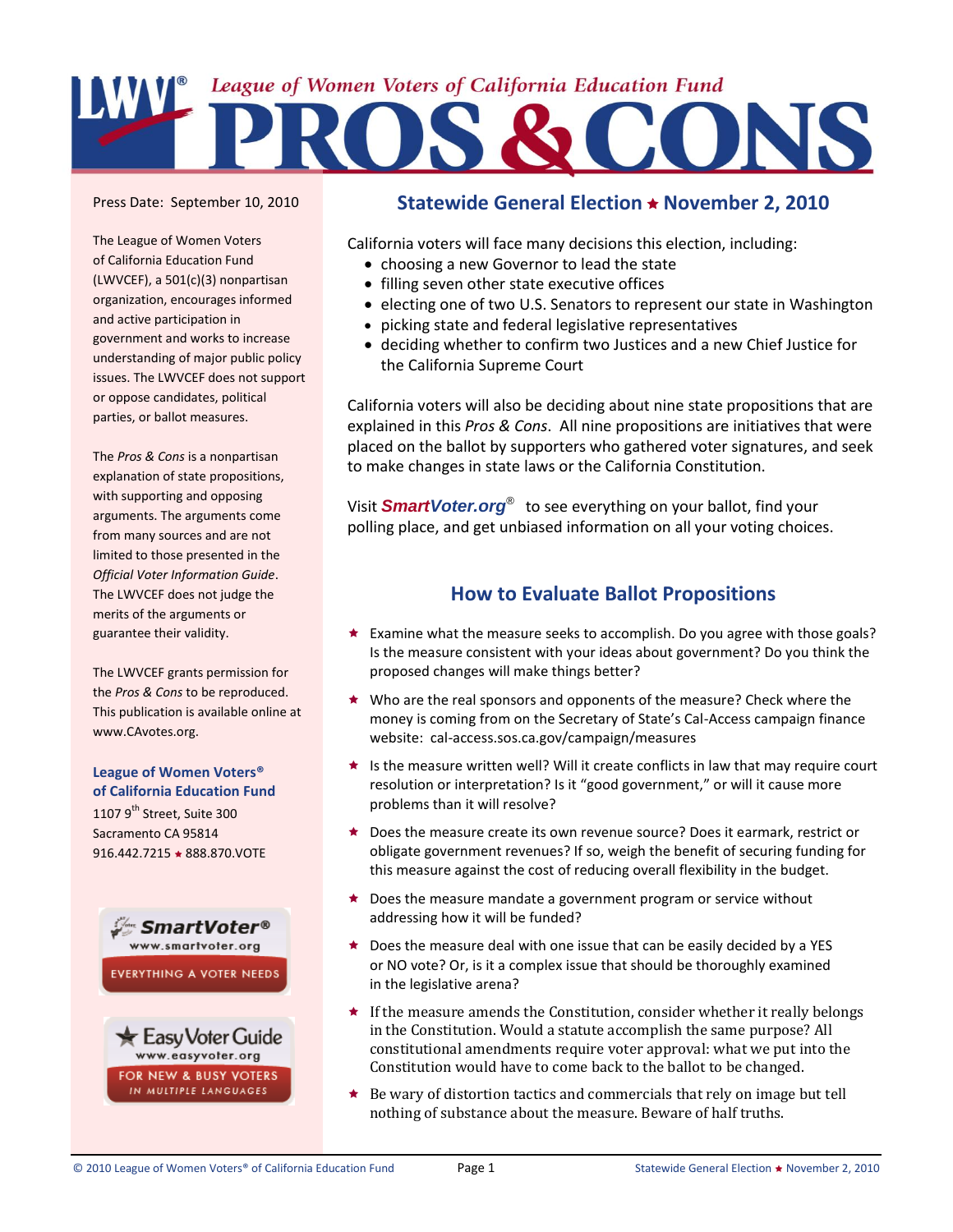# **Proposition 19** *ID ID ID ID* **<b>***Initiative Statute*

# **Legalization, Regulation and Taxation of Marijuana**

**THE QUESTION:** *Should California legalize the possession and cultivation of marijuana for personal use of adults 21 years and older, and allow state and local governments to regulate and tax related commercial activities?* \_\_\_\_\_\_\_\_\_\_\_\_\_\_\_\_\_\_\_\_\_\_\_\_\_\_\_\_\_\_\_\_\_\_\_\_\_\_\_\_\_\_\_\_\_\_\_\_\_

# **THE SITUATION**

Federal laws classify marijuana as an illegal substance and provide criminal penalties for various activities relating to its use. The possession, cultivation, or distribution of marijuana generally is also illegal under California state law. Penalties for marijuana-related activities vary depending on the offense. For example, possession of less than one ounce of marijuana is a misdemeanor punishable by a fine, while selling marijuana is a felony and may result in a prison sentence.

In November 1996, voters approved Proposition 215, which legalized the cultivation and possession of marijuana in California for medical purposes. The U.S. Supreme Court subsequently ruled that federal authorities could continue to prosecute California patients and providers engaged in the cultivation and use of marijuana for medical purposes. Despite having this authority, the U.S. Department of Justice announced in March 2009 that the current administration would not prosecute marijuana patients and providers whose actions are consistent with state medical marijuana laws.

#### **THE PROPOSAL**

This proposition would change state law to (1) legalize the possession and cultivation of limited amounts of marijuana for personal use by individuals age 21 or older, and (2) authorize various commercial marijuana-related activities under certain conditions. Local governments would be empowered to regulate aspects of the production, transportation and sale of marijuana, and the state or local governments could impose marijuana-related fees and taxes. It would be illegal to use marijuana in public (except in regulated stores), while driving, or when minors are present. It is not clear whether the Federal government would extend its abstention from prosecution to activities related to the non-medical use of marijuana.

> **MONDAY, OCTOBER 18** Last day to register to vote

**TUESDAY, OCTOBER 26** Last day to request a vote-by-mail ballot

> **TUESDAY, NOVEMBER 2** Polls are open 7 a.m. to 8 p.m.

#### **FISCAL EFFECTS**

Both the enforcement decisions of the federal government and whether the state and local governments choose to regulate and tax marijuana would affect the impact of this proposition. Depending on federal, state, and local government actions, the proposition could yield potential increased tax and fee revenues in the hundreds of millions of dollars annually and potential correctional savings of several tens of millions of dollars annually. However, the revenue and expenditure impacts of this proposition are subject to significant uncertainty.

#### **SUPPORTERS SAY**

- ★ California wastes millions of dollars a year arresting and imprisoning non-violent citizens for marijuana-related offenses.
- Marijuana has fewer harmful effects than alcohol or cigarettes, which are legal for adult consumption. Marijuana is not addictive, has no long-term toxic effects on the body, and does not cause its consumers to become violent.
- ★ Legalizing marijuana would generate new direct tax revenue, reduce government expenditures and expand California's economy with new jobs.

#### **OPPONENTS SAY**

- ★ The proposition is a jumbled legal nightmare that will make our highways, workplaces and communities less safe.
- Legalization will result in additional substance abuse, and the long-term public costs associated with that could vastly exceed the amount of new revenue legalized marijuana might bring in.
- $\star$  Prop 19 is misleading as written. It would not establish a regulatory framework, as it leaves such responsibility to individual cities and counties.

## **FOR MORE INFORMATION**

**Supporters:** Yes on Proposition 19 • www.taxcannabis.org **Opponents:** No on Proposition 19–Public Safety First www.noonproposition19.com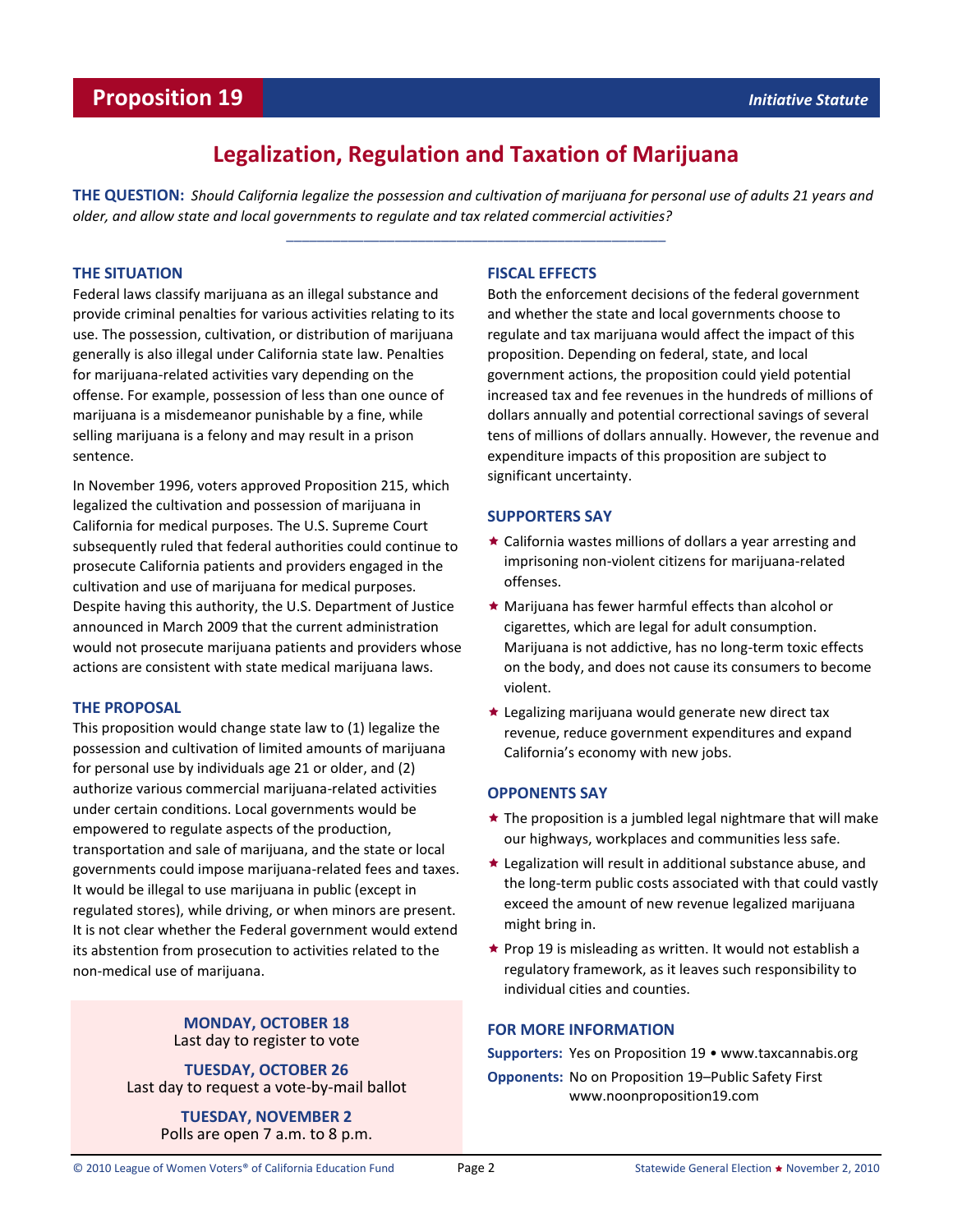# **Redistricting of Congressional Districts**

**THE QUESTION:** *Should the state Constitution be amended to have the Citizens Redistricting Commission redistrict for the U.S. House of Representatives, to change existing redistricting criteria, and to reduce the redistricting timeline?* \_\_\_\_\_\_\_\_\_\_\_\_\_\_\_\_\_\_\_\_\_\_\_\_\_\_\_\_\_\_\_\_\_\_\_\_\_\_\_\_\_\_\_\_\_\_\_\_\_

# **THE SITUATION**

California's population continues to increase and be very mobile. Accordingly, every ten years, following the Federal census, the districts from which we elect our representatives must be adjusted to make the districts roughly equal in population. This process is known as "redistricting."

In November 2008, voters passed Proposition 11, which created the Citizens Redistricting Commission and transferred the responsibility for redistricting for the state Legislature and the Board of Equalization from the state Legislature to the Commission. The Legislature continues to redistrict for the U.S. House of Representatives.

In addition to containing roughly equal populations, boundaries for these offices must meet certain criteria under federal and state law, including:

- Keeping cities, counties, neighborhoods, and communities of interest whole.
- Disregarding consideration of political parties, incumbents, or candidates (applicable to state offices but not congressional offices).

Both the Commission and the state Legislature must solicit public comment on the proposed redistricting plans they develop. The redistricting plans may also be subject to voter approval under the state's referendum process or be challenged before the state Supreme Court.

# **THE PROPOSAL**

This proposition would amend the state Constitution to transfer redistricting for the U.S. House of Representatives from the state Legislature to the Commission. The Commission's adjustment of congressional districts would be subject to the same criteria as the other districts.

While the determination of what constitutes a "community of interest" in the above criteria is left entirely to the discretion of the Commission, Proposition 20 defines a community of interest as "a contiguous population which shares common social and economic interests that should be included within a single district for purposes of its effective and fair representation."

The Commission's workload would be increased by approximately one-third by adding Congressional redistricting, but the proposition would reduce the time available for the redistricting process from approximately five months to approximately four.

## **FISCAL EFFECTS**

Having a single entity perform all redistricting activities might decrease redistricting expenditures. However, overall, there would probably be no significant change in such costs.

#### **SUPPORTERS SAY**

- $\star$  Prop 20 will create fair congressional districts, making our representatives more accountable.
- $\star$  Realizing they are accountable, our representatives will work to solve the state's serious problems.
- ★ Voters already created the Commission—it's common sense to have it draw congressional districts along with state districts.

# **OPPONENTS SAY**

- $\star$  Prop 20 will needlessly waste taxpayer dollars by adding additional work to the Commission, an irresponsible bureaucracy.
- $\star$  Prop 20 does not guarantee fairness. The Commission is not accountable to the voters.
- The definition of communities of interest could lead to some groups being spread among multiple districts.

#### **FOR MORE INFORMATION**

**Supporters:** Yes on 20, No on 27–Hold Politicians Accountable www.yesprop20.org

**Opponents:** No on 20 • www.noonprop20.com

# **Conflicting Propositions**

See also Proposition 27 on this ballot, which would eliminate the Redistricting Commission entirely, and return the entire redistricting process to the state Legislature*. If both propositions are approved by the voters, the one with fewer votes would be eliminated.*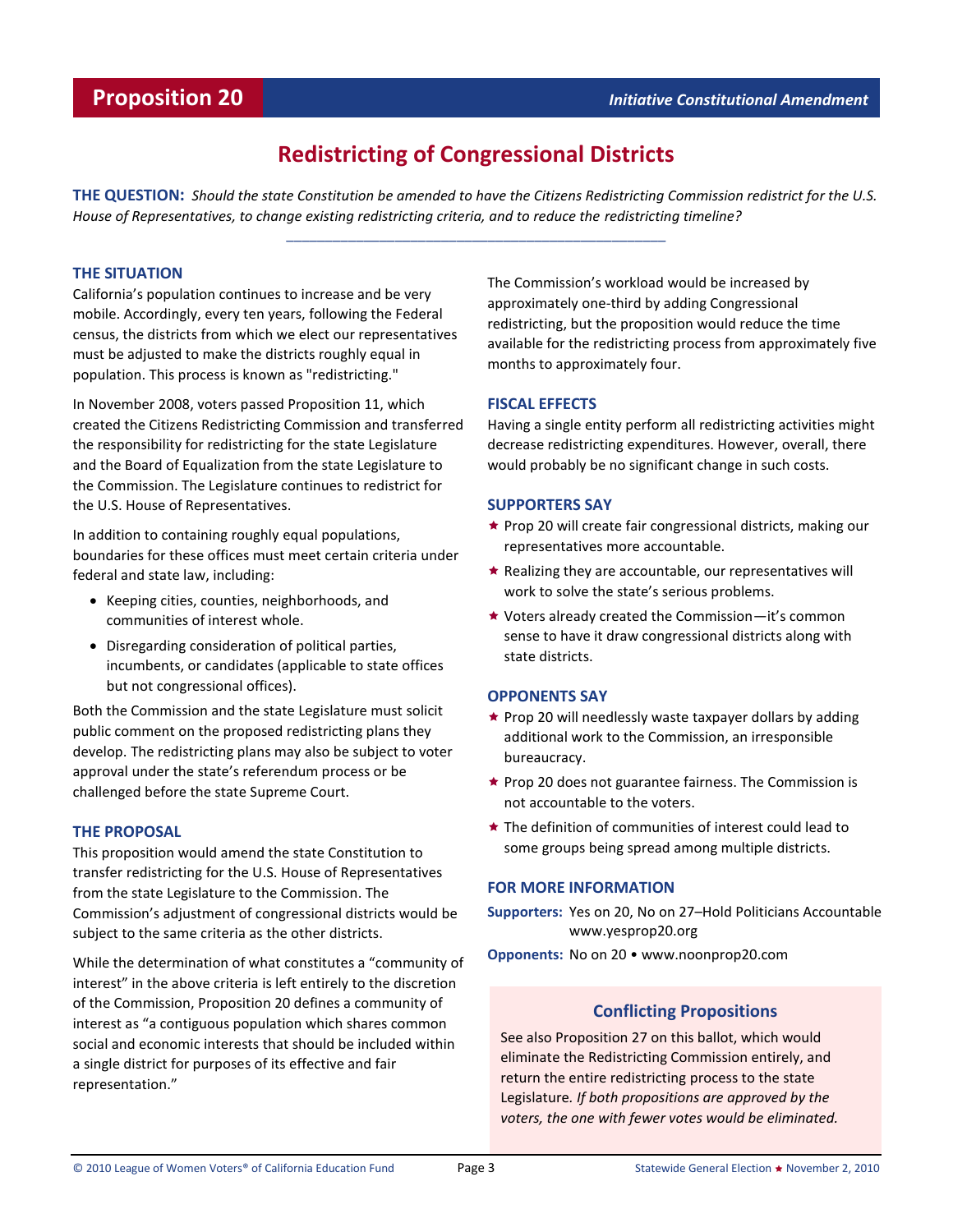# **Proposition 21** *Initiative Statute*

# **Annual Vehicle License Surcharge for State Parks**

\_\_\_\_\_\_\_\_\_\_\_\_\_\_\_\_\_\_\_\_\_\_\_\_\_\_\_\_\_\_\_\_\_\_\_\_\_\_\_\_\_\_\_\_\_\_\_\_\_

**THE QUESTION:** *Should the state levy an additional annual \$18 vehicle license surcharge to provide funds to operate and maintain California's state parks and wildlife protection programs?*

# **THE SITUATION**

California manages and operates 278 designated state parks and beaches. About half of the funding to operate and maintain state parks and wildlife lands comes from the state General Fund, with the rest coming mostly from park user fees and the state gas tax. Most state parks charge fees for entry and parking ranging from between \$5.00 and \$15.00 per day, depending on the park and the time of year. There is a significant backlog of maintenance projects in state parks, which have no dedicated funding source.

## **THE PROPOSAL**

A surcharge of \$18 would be added to the cost of annual vehicle registration, beginning in January, 2011. The surcharge would apply to all vehicles registered in the state, except for larger commercial vehicles, mobile homes, and permanent trailers. Vehicles subject to the surcharge would have free admission, parking and day use at all state parks. All funds generated by the \$18 fee would be deposited into a new State Parks and Wildlife Conservation Trust Fund, and used solely to operate, maintain, and repair state parks and for wildlife protection programs. There would be an annual independent audit of the fund and review by a citizen's oversight committee.

## **FISCAL EFFECTS**

The \$18 surcharge would generate about \$500 million annually for the Trust Fund. However, a portion of these new revenues could be used to take the place of state General Fund monies now being spent on the parks. This could result in potential savings to the state of up to \$200 million annually and increased funding for parks and wildlife programs of at least \$250 million a year.

#### **SUPPORTERS SAY**

- ★ Our state parks, beaches and wildlife are in peril. State budget shortfalls have caused funding cuts and part-time closures, sacrificing public access and safety.
- $\star$  Prop 21 will ensure the funding needed to keep state parks open, properly maintained and safe.
- ★ Prop 21 contains tough fiscal and accountability safeguards to assure the funds are used solely for parks and preservation of natural areas and wildlife.
- $\star$  Prop 21 will free up more than \$130 million a year in the General Fund for other vital public services.

# **OPPONENTS SAY**

- $\star$  Prop 21 is a ploy by Sacramento insiders to bring back the "Car Tax" to the tune of \$1 billion every two years.
- ★ Prop 21 will allow politicians to play cynical budget "shell games" that could leave our state parks dilapidated while diverting hundreds of millions of dollars into other government programs.
- Sacramento needs real budget reform and solutions. This is just more "ballot box budgeting" that makes Sacramento dysfunctional.
- $\star$  Prop 21 is a "shell game" to convince voters that the parks will not be funded if we don't vote for this measure.

# **FOR MORE INFORMATION**

**Supporters:** Yes on 21–Californians for State Parks & Wildlife Conservation • www.yesforstateparks.com

**Opponents:** Californians Against Car Taxes–No on Proposition 21 • www.voteno21.com

# **How are California's 17 million voters registered?**

- 7.6 million 44% Democratic
- 5.2 million 31% Republican
- 3.4 million 20% no party (Independent or "decline to state")
- 0.8 million 5% qualified minor parties or other political groups

There are 6.5 million more Californians who could be voters if they registered.

# **Ask your family and friends to register and vote so they can have a say in California's future!**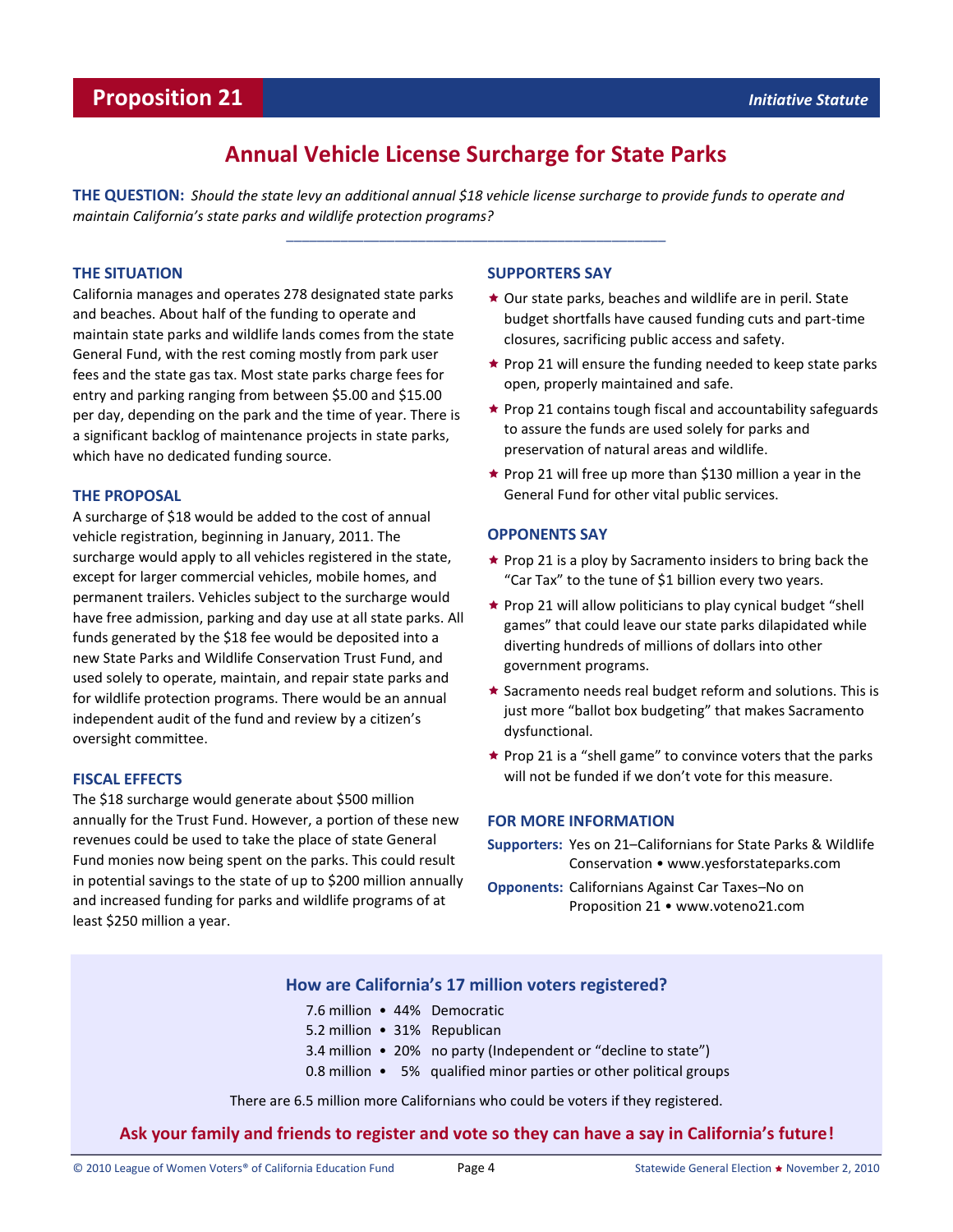# **Prohibits the State from Borrowing or Taking Local Government Funds**

\_\_\_\_\_\_\_\_\_\_\_\_\_\_\_\_\_\_\_\_\_\_\_\_\_\_\_\_\_\_\_\_\_\_\_\_\_\_\_\_\_\_\_\_\_\_\_\_\_

**THE QUESTION:** *Should the California Constitution be amended to prohibit the state, even during a severe fiscal hardship, from redirecting certain tax revenues dedicated to transportation or local governments?*

# **THE SITUATION**

Under the State Constitution, state and local government funding and responsibilities are interrelated. The two levels of government share revenues raised by some taxes and share costs for some programs, including health and social services. While the state does not receive any property tax revenues, it has authority over distributing these revenues among local agencies and schools.

State law allows cities and counties to form redevelopment agencies to make improvements to deteriorated urban areas. A redevelopment agency may use a portion of tax revenues collected from an improved area to repay debt it incurred on the project.

Over the years, the state has made decisions that have affected local government revenues and costs–sometimes benefitting the state fiscally, and sometimes benefitting local governments. During this period, voters have approved ballot measures that allow the state more authority to shift certain revenues, and, conversely, have approved ballot measures that changed the Constitution to restrict the state's authority to shift certain revenues.

## **THE PROPOSAL**

This proposition would limit the state's authority to:

- Use state fuel tax revenues to pay debt service on transportation bonds.
- Borrow or change the distribution of state fuel tax revenues.
- Redirect redevelopment agency property taxes to any other local government.
- Temporarily shift property taxes from cities, counties, and special districts to schools.
- Use vehicle license fee (VLF) revenue to reimburse local governments for state mandated costs.

#### **FISCAL EFFECTS**

The proposition would shift some debt-service costs to the state General Fund and prohibit the General Fund from borrowing fuel tax revenues. The state would have about \$1 billion less available for General Fund programs in 2010-2011. The total annual fiscal effect from these changes is not possible to determine, but could range from about \$1 billion annually to several billion dollars in some years.

By contrast, state and local transportation programs, as well as local governments, would gain an amount equivalent to what the state no longer has available. Local governments would have more stable tax flows.

#### **SUPPORTERS SAY**

- ★ Prop 22 would stop state raids on local government and transportation funds.
- ★ This would stop the state from diverting fuel taxes voters dedicated to local road repairs and public transportation.
- $\star$  Prop 22 would not increase taxes.
- $\star$  Prop 22 would keep more local tax dollars where there's more accountability to voters.

#### **OPPONENTS SAY**

- $\star$  If Prop 22 passes, schools stand to lose funds immediately.
- $\star$  Prop 22 would reduce funding available for health care just as the safety net for children is collapsing.
- $\star$  Prop 22 would lock protection for redevelopment agencies into the state Constitution.
- $\star$  Prop 22 would limit the state's flexibility to deal with a budget crisis.

#### **FOR MORE INFORMATION**

**Supporters:** Yes on 22 • www.savelocalservices.com **Opponents:** No on 22 • votenoprop22.com



# **FAST FACTS: State Taxes & Budget**

Many of the propositions on this ballot impact the state budget. This 3-page handout lays out the basics on state revenue and spending. Download this and other FAST FACTS at www.easyvoter.org.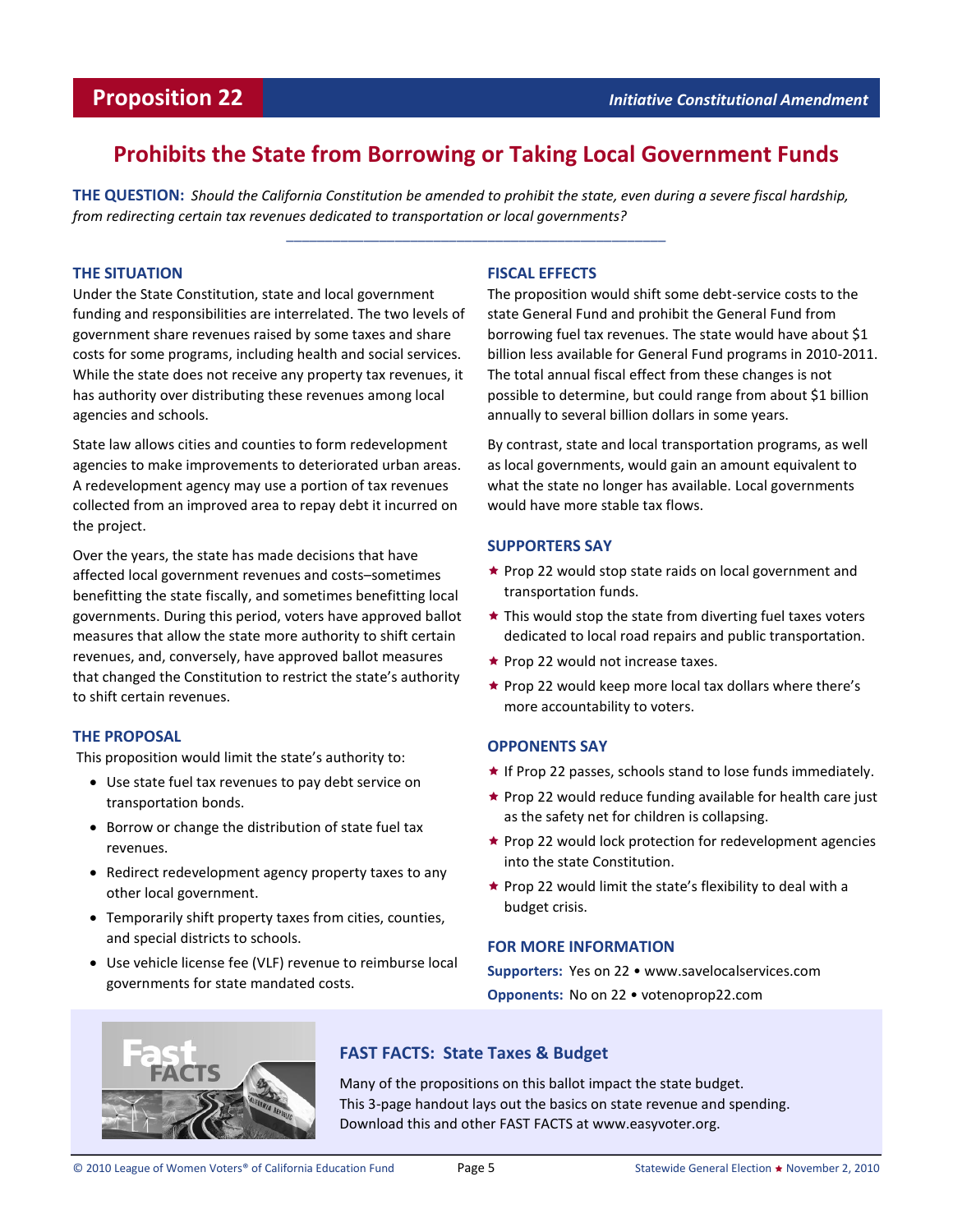# **Suspension of AB 32 Air Pollution Control Law**

**THE QUESTION:** *Should the AB 32 air pollution control law be suspended until unemployment drops to 5.5 percent or less for a full year?* \_\_\_\_\_\_\_\_\_\_\_\_\_\_\_\_\_\_\_\_\_\_\_\_\_\_\_\_\_\_\_\_\_\_\_\_\_\_\_\_\_\_\_\_\_\_\_\_\_

# **THE SITUATION**

*Assembly Bill 32 (AB 32):* In 2006, the state enacted the California Global Warming Solutions Act of 2006 (AB 32). AB 32 established the target of reducing the state's emissions of greenhouse gases (GHGs) by 2020 to the 1990 level of emissions, resulting in an estimated 30 percent reduction in GHGs. California is the second largest emitter of GHGs in the United States. AB 32 requires the state Air Resources Board (ARB) to adopt rules and regulations to achieve this reduction and in developing these rules and regulations, to take advantage of opportunities to improve air quality, thereby creating public health benefits. In December 2008, the ARB released a "Scoping Plan" on how AB 32's GHG emission reduction target would be met. The Scoping Plan includes traditional regulatory measures such as energy efficiency standards for buildings and market-based measures such as a "cap-and-trade" program (a system that allows companies with GHG emissions that are higher than the cap to trade for an "emission allowance" from companies whose emissions are lower than the cap).

*Unemployment:* Since 1970, the state has had only three very short periods when the unemployment rate was at 5.5 percent or below for four consecutive quarters or more. For the first half of 2010, the unemployment rate was above 12 percent. Economic forecasts for the next five years have estimated that the state's unemployment rate will remain above 8 percent during that entire period.

#### **THE PROPOSAL**

Prop 23 would suspend the implementation of AB 32 until the unemployment rate in California is 5.5 percent or less for four consecutive quarters. During the suspension period, state agencies would be prohibited from adopting new regulations, or enforcing previously adopted regulations, to implement AB 32. Some laws regulating greenhouse gases and air pollution would remain in effect.

#### **FISCAL EFFECTS**

It appears likely that AB 32 would be suspended for many years. Suspension of AB 32 could result in a modest net increase in overall economic activity, resulting in an unknown but potentially significant net increase in state and local government revenues. There could be lower energy costs for state and local governments.

Conversely, there could be a potential loss of state revenues by precluding the state from collecting potentially billions of dollars in new payments from businesses. Suspension of AB 32 could halt air quality improvements that would have public health benefits, thus increasing costs to government and businesses for health care.

#### **SUPPORTERS SAY**

- $\star$  Prop 23 saves over a million jobs, while preserving California's clean air and waters.
- ★ Other states postponed their global warming laws to protect their economies; California should, too.
- $\star$  Prop 23 saves billions of dollars in higher energy taxes and costs.

#### **OPPONENTS SAY**

- $\star$  Prop 23 was written by Texas oil companies to kill our clean energy and air pollution standards.
- $\star$  Prop 23 will kill hundreds of thousands of jobs in the clean energy industry.
- ★ Prop 23 will harm efforts to reduce our dependence on foreign oil.

# **FOR MORE INFORMATION**

**Supporters:** Yes on 23 • [www.yeson23.com](file:///M:/Files%20to%20Zippy/www.yeson23.com)

**Opponents:** No on 23–Californians to Stop the Dirty Energy Proposition • www.StopDirtyEnergyProp.comt

# **Looking for more information on the propositions?**

**In-Depth Supplements** available at www.CAvotes.org • click on link at bottom of Pros & Cons **SpeakerSource** place for speakers to share information and tools • write tbrodkin@lwvc.org for the link **Easy Voter Guide** concise proposition analysis for busy voters • available at www.easyvoter.org

*Visit SmartVoter.org® for unbiased information about everything on your ballot.*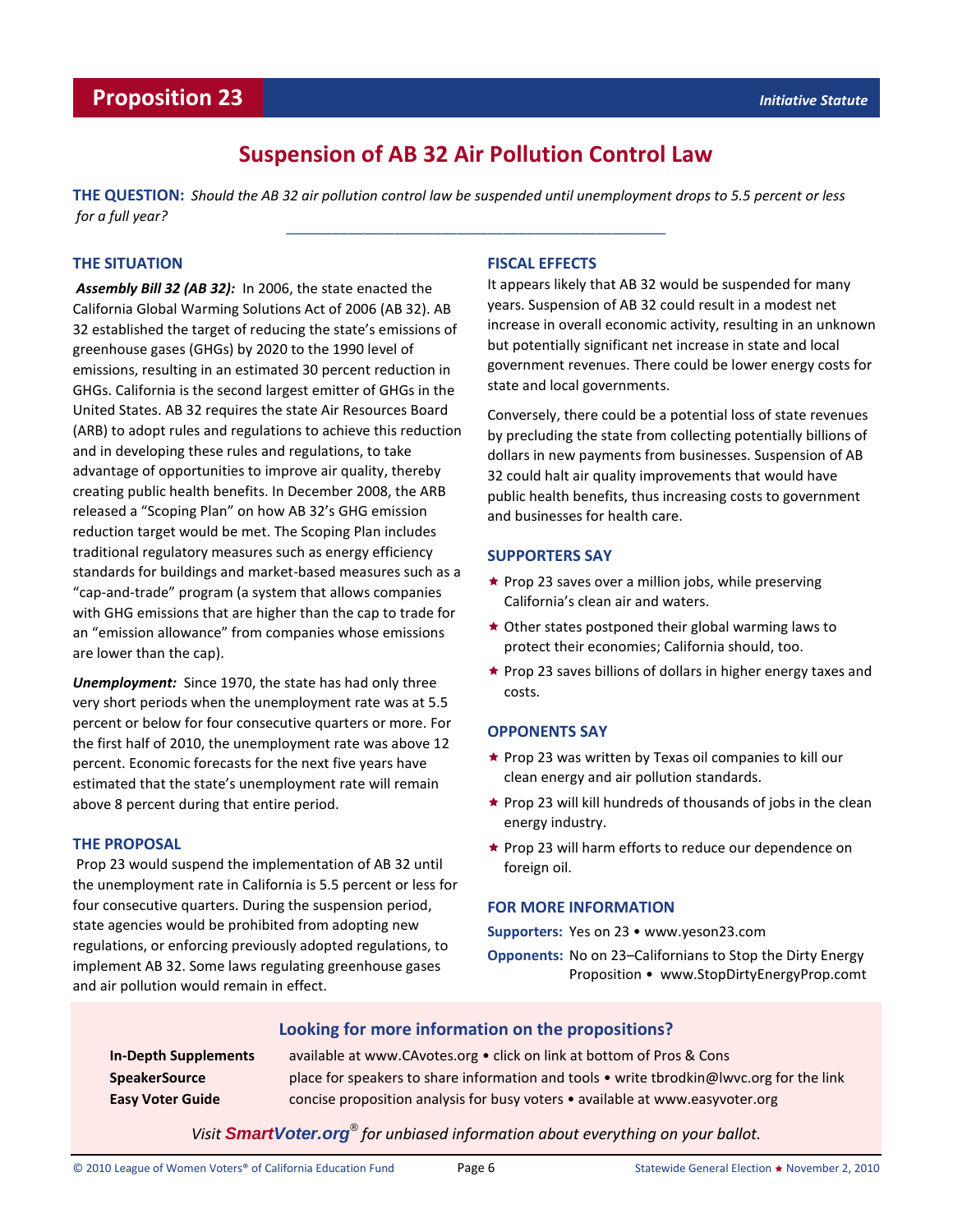# **Repeals Legislation That Allows Businesses to Lower Their Tax Liability**

\_\_\_\_\_\_\_\_\_\_\_\_\_\_\_\_\_\_\_\_\_\_\_\_\_\_\_\_\_\_\_\_\_\_\_\_\_\_\_\_\_\_\_\_\_\_\_\_\_

**THE QUESTION:** *Should recent tax law changes that allow some businesses to pay lower state income tax be repealed?*

# **THE SITUATION**

Income tax law changes were made during 2008 and 2009 as part of budget agreements by the Legislature and Governor. These changes allow some businesses to pay lower taxes, as follows:

- **Multistate Businesses**. Beginning in 2011, multistate businesses can choose between two options to determine the level of income that California can tax: 1) a "single-sales" factor that considers only sales in California, or 2) a "three-factor" formula based on sales, property, and payroll in California.
- **Business Losses**. Beginning in 2010, businesses with losses can get refunds of taxes paid on profits in the previous two years and can use losses to offset income in the future 20 years following a loss.
- **Tax Credit Sharing.** Beginning in 2010, corporations can share tax credits with affiliated corporations.

# **THE PROPOSAL**

Proposition 24 would repeal tax law changes passed in 2008 and 2009, returning tax policies to the way they were prior to those changes:

- Taxes on multistate businesses would be based on the business' sales, property and payroll in California (the "three-factor" formula noted above).
- Business losses could not be used to get refunds of taxes previously paid, and losses could be used to offset income into the future 10 years following the loss, instead of 20 years.
- Tax credits given to a corporation could reduce only that corporation's taxes.

# **FISCAL EFFECTS**

General Fund revenues would increase by an estimated \$1.3 billion in business taxes each year. More than one-half of these increased taxes would be paid by multistate businesses as a result of the elimination of the "single-sales" factor option of tax calculation. Under the formulas of Proposition 98 (passed by the voters in 1988), a significant part of these revenue increases would go to schools and community colleges. The remaining revenues would be available to the Legislature and the Governor for any purpose.

## **SUPPORTERS SAY**

- $\star$  Prop 24 will end \$1.3 billion per year in special corporate tax loopholes that don't require the creation or protection of California jobs.
- $\star$  Prop 24 will keep the Legislature from making even deeper cuts in funding for public schools, health care and public safety.
- $\star$  Prop 24 will ensure tax fairness and end tax breaks that unfairly benefit less than 2% of California businesses.

## **OPPONENTS SAY**

- $\star$  Prop 24 will tax new job creation and penalize businesses when they try to expand in California. It will cost California 144,000 Jobs.
- $\star$  Prop 24 doesn't guarantee that a single dollar will go into classrooms, public safety or other vital programs.
- $\star$  Prop 24 will hurt small businesses by removing the tax incentives that will help them survive in this down economy.

#### **FOR MORE INFORMATION**

**Supporters:** Yes on 24–The Tax Fairness Act www.yesprop24.org

**Opponents:** Stop the Jobs Tax • www.stopprop24.com

#### **Who can vote?**

You may register to vote in California if:

- You are a U.S. citizen and California resident.
- You will be at least 18 years old on election day.
- You are not in prison or on parole for a felony.
- You have not been judged mentally incompetent.

# **When must you re-register to vote?**

You need to fill out a new voter registration form if:

- You change your residence address or mailing address.
- You change your name.
- You want to change your political party affiliation.

*If you registered and your name does not appear on the voter list at your polling place, you have a right to cast a provisional ballot at any polling place in your county.*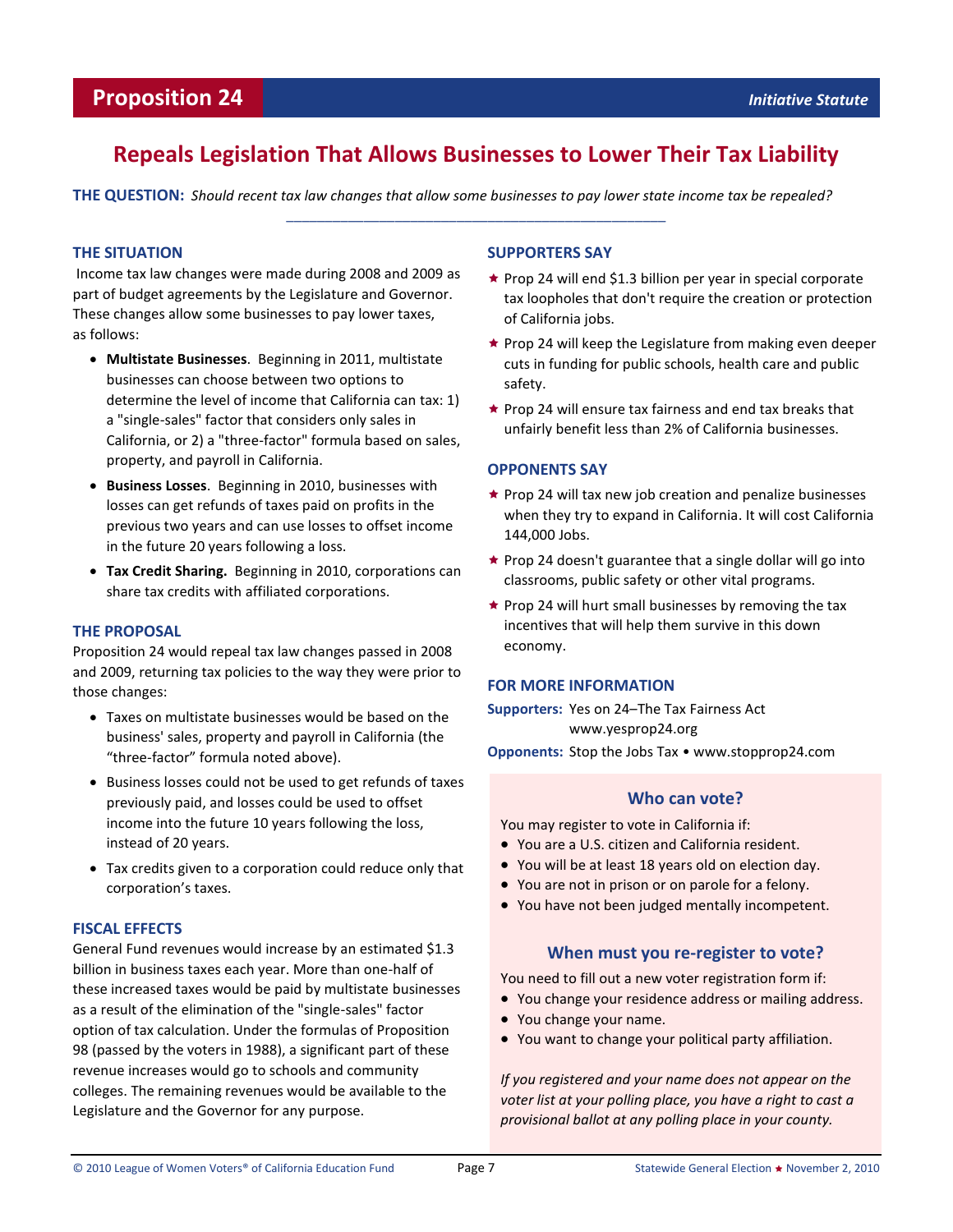# **Changes Legislative Vote Requirement to Pass Budget**

**THE QUESTION:** *Should the state Constitution be amended to allow passage of budget bills by a simple majority in each house of the state Legislature and should legislators be required to forfeit their pay if a budget is not passed on time?* \_\_\_\_\_\_\_\_\_\_\_\_\_\_\_\_\_\_\_\_\_\_\_\_\_\_\_\_\_\_\_\_\_\_\_\_\_\_\_\_\_\_\_\_\_\_\_\_\_

# **THE SITUATION**

The state Constitution requires that by January 10th the Governor must submit a budget for the following fiscal year to the state Legislature. The Legislature must then pass a budget bill by June 15th, with at least two-thirds approval in both houses of the Legislature. If the Governor vetoes a budget bill, the Legislature may override the Governor's veto or pass a revised budget bill which the Governor is willing to sign. There is no mandatory date by which an approved budget must be in effect.

Over the last 30 years, the Legislature has passed a budget bill by the June 15th deadline only five times. During that same period, a final budget—passed by the Legislature and approved by the Governor—was in place on July 1st of the applicable fiscal year on only ten occasions. When a fiscal year begins without a state budget in place, some state expenses are not paid as scheduled.

The salaries of the Governor and members of the state Legislature are delayed starting July 1st if a budget bill has not been passed. Once it is passed, they receive the full amount of the previously deferred salaries.

## **THE PROPOSAL**

Proposition 25 would amend the state Constitution to provide that budget bills could be passed with a simple majority vote in each house of the Legislature, rather than the current two-thirds requirement. The measure states that any tax Increase would continue to require a two-thirds vote. If the budget bill is not passed by June 15th, members of the Legislature would not receive their salary, travel expenses, or living expenses from June 15th until the day the budget bill is passed. These amounts would be permanently forfeited.

## **FISCAL EFFECTS**

The fiscal impact of the proposition is unknown because it would depend on the composition and actions of future state Legislatures. There would be minor savings in state costs related to forfeited compensation of legislators in years when the budget bill is passed after June 15th.

## **SUPPORTERS SAY**

- $\star$  Prop 25 will break the budget gridlock by allowing a simple majority to approve the budget, as is done in 47 states.
- $\star$  Prop 25 will help avoid late budgets that can harm individuals, businesses, and local governments.
- ★ Prop 25 will continue to require a two-thirds vote in order to increase taxes.
- ★ The current budget process is undemocratic; it allows a minority to hold up the budget.

# **OPPONENTS SAY**

- $\star$  Prop 25 will allow politicians to raise taxes by only a majority vote rather than a two-thirds vote.
- ★ Voters would not be able to use the referendum to reject hidden taxes passed as part of the budget.
- $\star$  Prop 25 will allow politicians to increase their expense accounts by only a majority vote.
- $\star$  The two-thirds vote requirement prevents the majority from passing unrealistic budgets.

#### **FOR MORE INFORMATION**

**Supporters:** Yes on 25 • www.yesprop25.org **Opponents:** Stop Hidden Taxes–No on 25, Yes on 26 www.no25yes26.com

# **Choosing YES or NO on a proposition**

A YES vote means that you support the way the propositions would change things. A NO vote means that you prefer to leave things the way they are now.

# **Vote Requirement for State Propositions**

Any state proposition passes if more than 50 percent of the votes cast on that proposition are YES.

*If voters pass conflicting propositions on the same ballot, only the one that got more YES votes goes into effect for areas where there is conflict. The portions of the approved propositions that are not in conflict generally also go into effect.*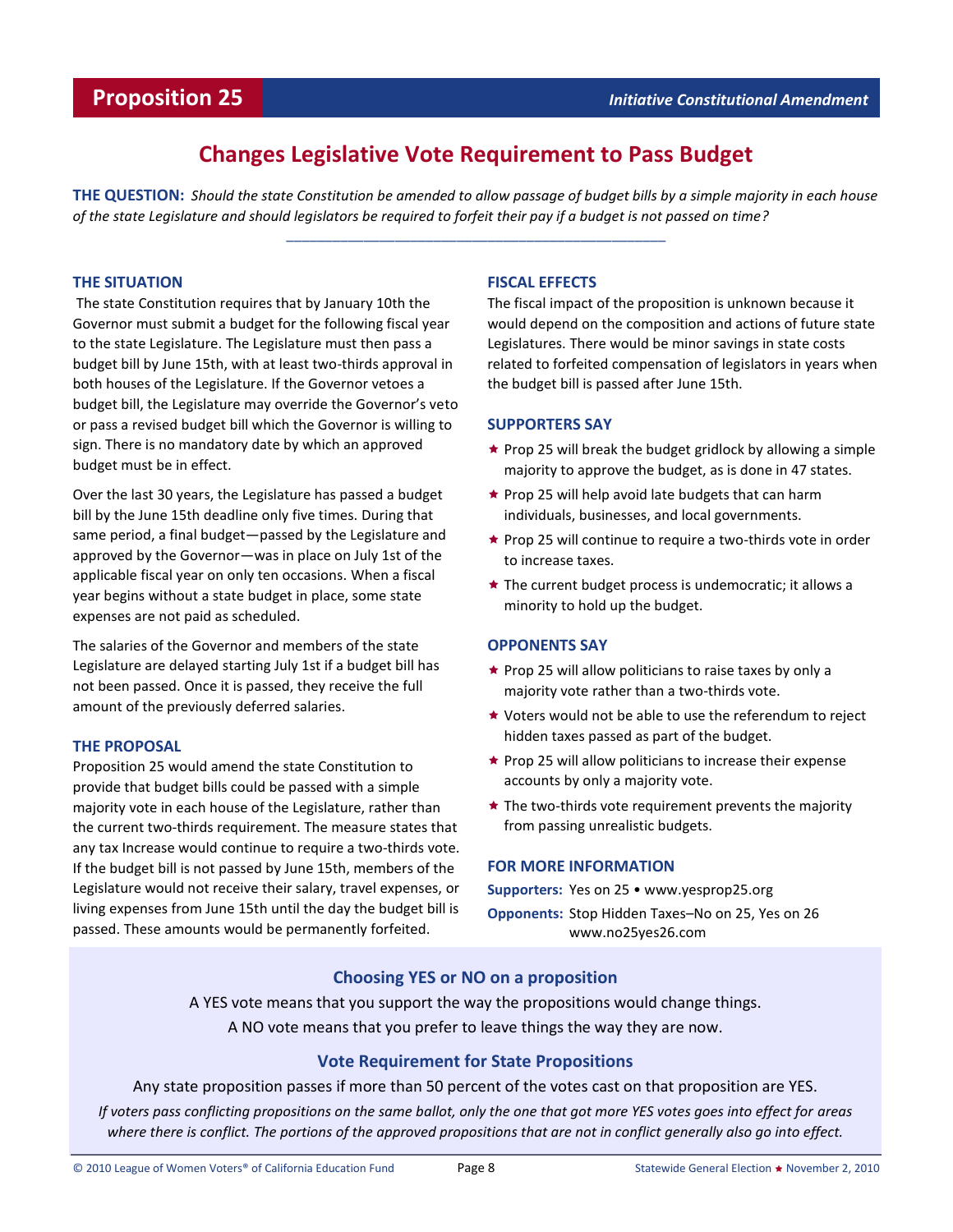# **Approval of Certain State and Local Fees by Two-Thirds Vote**

\_\_\_\_\_\_\_\_\_\_\_\_\_\_\_\_\_\_\_\_\_\_\_\_\_\_\_\_\_\_\_\_\_\_\_\_\_\_\_\_\_\_\_\_\_\_\_\_\_

**THE QUESTION:** *Should the California Constitution be amended to require two-thirds vote approval for the imposition of certain state and local fees that now require majority vote approval?*

## **THE SITUATION**

State and local governments impose a variety of taxes, fees and charges on individuals and businesses. Taxes typically fund public services such as education, prisons and health programs, and generally require two-thirds vote approval. Some state taxes may be approved by a majority vote if the overall effect of the law is revenue-neutral. In contrast, fees and charges, such as user fees and regulatory fees, typically fund a particular service or program related to activities of assessed individuals or businesses and usually require majority approval. Disagreement has emerged regarding differences between regulatory fees and taxes, but the California Supreme Court has upheld the use of regulatory fees for mitigation of adverse consequences to the public due to business activities.

## **THE PROPOSAL**

Proposition 26 would expand the definition of a tax and a tax increase so that more revenue-generating proposals would require two-thirds vote approval at the local and state levels. Major provisions would:

- Classify as taxes some fees and charges that government currently may impose with a majority vote. These fees generally fund mitigation of health, environmental and socioeconomic harm caused by business activities.
- Require two-thirds approval by the legislature of any law that increases taxes on any taxpayer, even if the overall effect of the law is revenue-neutral.
- Repeal some approved 2010 state laws that conflict with Proposition 26 unless the laws are again approved by a two-thirds vote.

## **FISCAL EFFECTS**

Depending on future actions of local governing bodies, local voters and the legislature, changes in the approval requirement–over time–could reduce government revenues and spending at both local and state levels that in the aggregate would total billions of dollars annually compared with what otherwise would have occurred.

## **SUPPORTERS SAY**

- $\star$  Prop 26 will close a loophole that allows politicians to approve taxes by calling them "fees" so that they can be passed with a majority vote.
- $\star$  Prop 26 will repeal the legislature's 2010 budget-solution gimmicks if those majority-passed bills cannot muster twothirds approval.
- $\star$  Prop 26 will preserve California's strong environmental and consumer protection laws while protecting legitimate fees.

# **OPPONENTS SAY**

- ★ We should not write special protections for polluters into the California Constitution.
- ★ Changing the rules to allow repeal of tax laws already passed in 2010 would create havoc in an already unstable budgetary environment.
- $\star$  Prop 26 will make it much harder to enact fees on large companies that cause harm to the environment, such as the gulf oil spill, leaving taxpayers to pay for the clean-up.

#### **FOR MORE INFORMATION**

- **Supporters:** Stop Hidden Taxes www.NoMoreHiddenTaxes.com
- **Opponents:** Taxpayers Against Protecting Polluters www.stoppolluterprotection.com

# **Is your group looking for a speaker?**

There are local Leagues of Women Voters in communities throughout California. Many offer ballot measure speakers and candidate forums to encourage informed voting.

To find a local League near you or look for Leaguesponsored events, visit **www.CAvotes.org**.

You can also sign up for free newsletters, find a wealth of information on government and public policy, or make a contribution to support the League of Women Voters' educational activities.